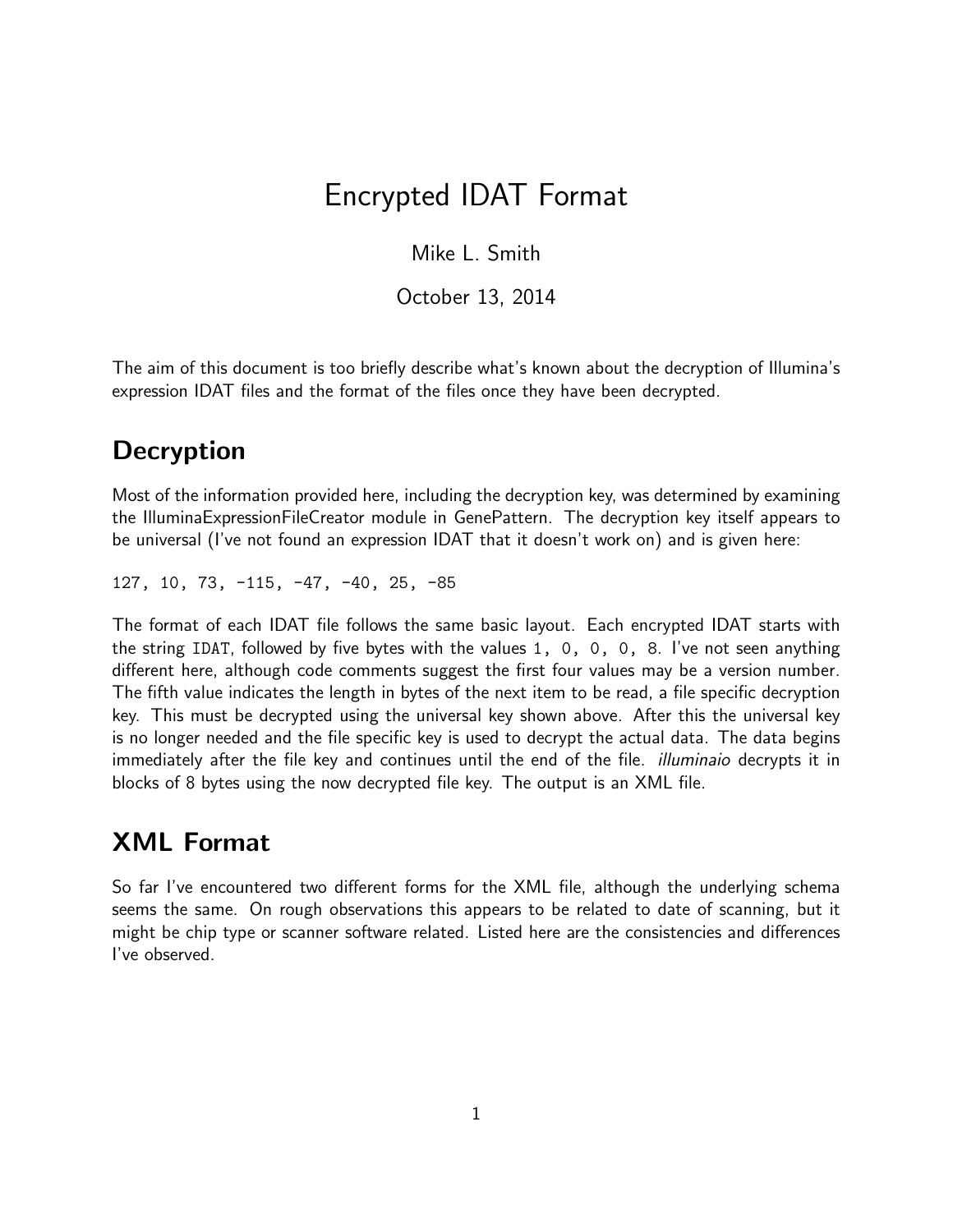### **Consistencies**

The various summarized bead data are stored as attributes within the <IntensityFile> tag. Each new attribute is indicated by \_\_NameOfEntry= and the data follow in base64 format. Following the opening <IntensityFile> tag (and the bead summary data) are a number of tags containing meta data such as the chip type, various software versions, dates for decoding and scanning. Currently illuminaio ignores these and extracts on the summarized data.

### **Differences**

The difference between the two types of file seen so far seem primarily to be how many characters are stored per line, and thus the total number of lines.

#### Older IDAT

- Line length for base64 entries is 76 characters
- Total number of lines  $\approx$  32000

#### Newer IDAT

- base64 entries stored as a single 'very long' string
- $\bullet$  Total number of lines  $< 100$

## Implementation

Decryption routines are included with the package and are based on code taken from gnulib. File processing is handled by a C function called using .C that reads the IDAT file and writes out XML. The XML file is then read into R and each of the data chunks are processed in turn. For each, the base64 text is written to file and then read by the decode function from the base64 package. This writes back out the binary form of the data which is finally read back into R as a vector. The final output is a data.frame where each row corresponds to a bead-type and each column is an attribute.